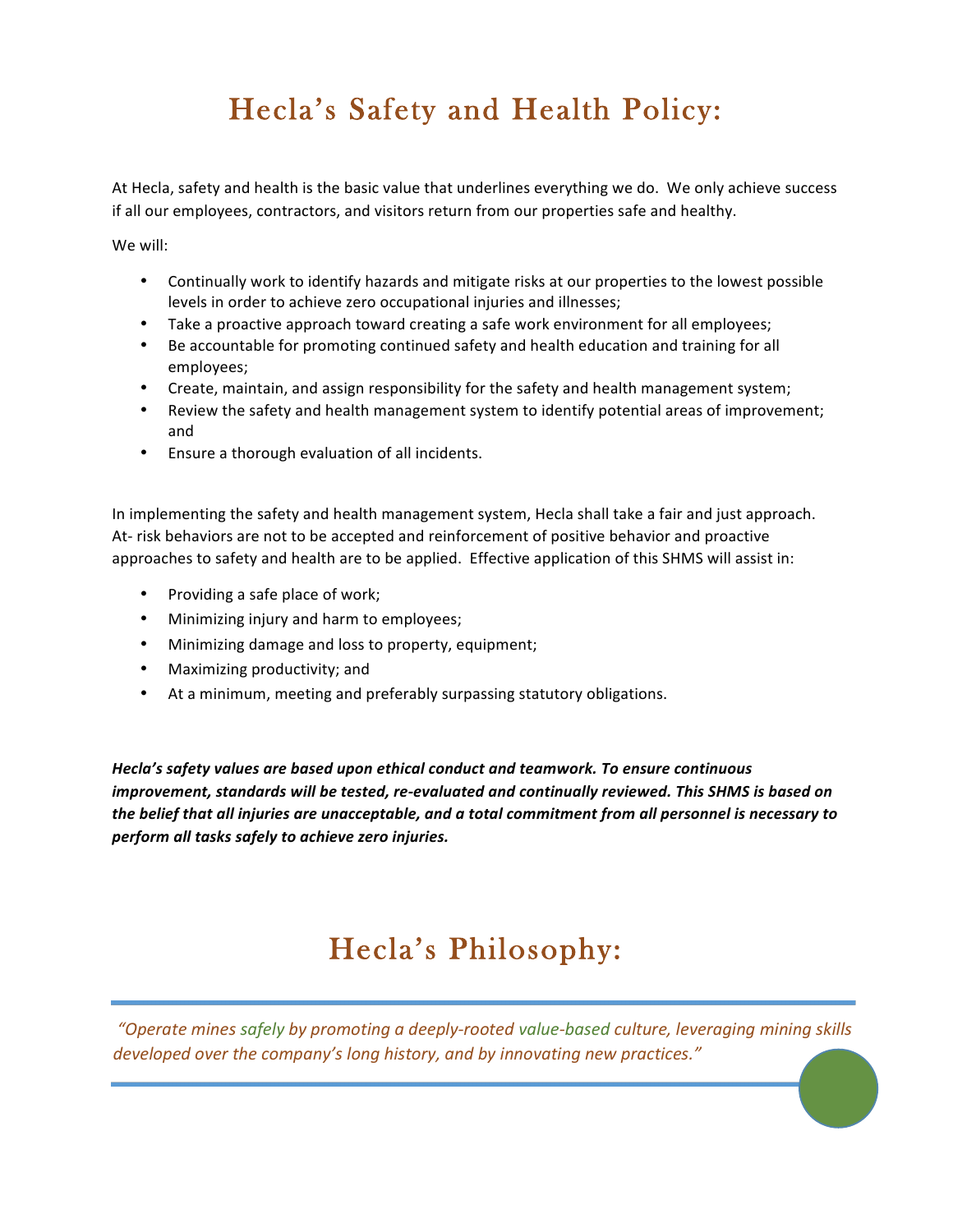### **Elements of the Hecla's**

### **Safety and Health Management System**

- **1 Safety and Health Policy**
- **2 Legal and Other Requirements 8**
- **3 Risk Management and Planning Process**
	- **3.1 Risk Management Framework**
	- **3.7 Supplier and Contractor Management**
	- **3.8 Documentation & Document Control**
	- **3.10 Engineering and Design Controls**
- **4** Safety and Health Management Improvement **Planning**
- **5 Organizational Resources, Accountabilities and Responsibilities**
- **6 Training, Competency and Awareness**
- *Communication and Consultation*
- **8 Operational Control**
- **9 Measuring and Monitoring**
- **10** Non-Conformance, Incident and Action **Management**
	- **10.1 Injury and Illness Management**
	- **10.4 Incident Reporting and Investigation**
	- **10.6 Emergency Management / Crisis Communication Plan**
- **11 Performance Assessment and Auditing**
- **12 Management Review**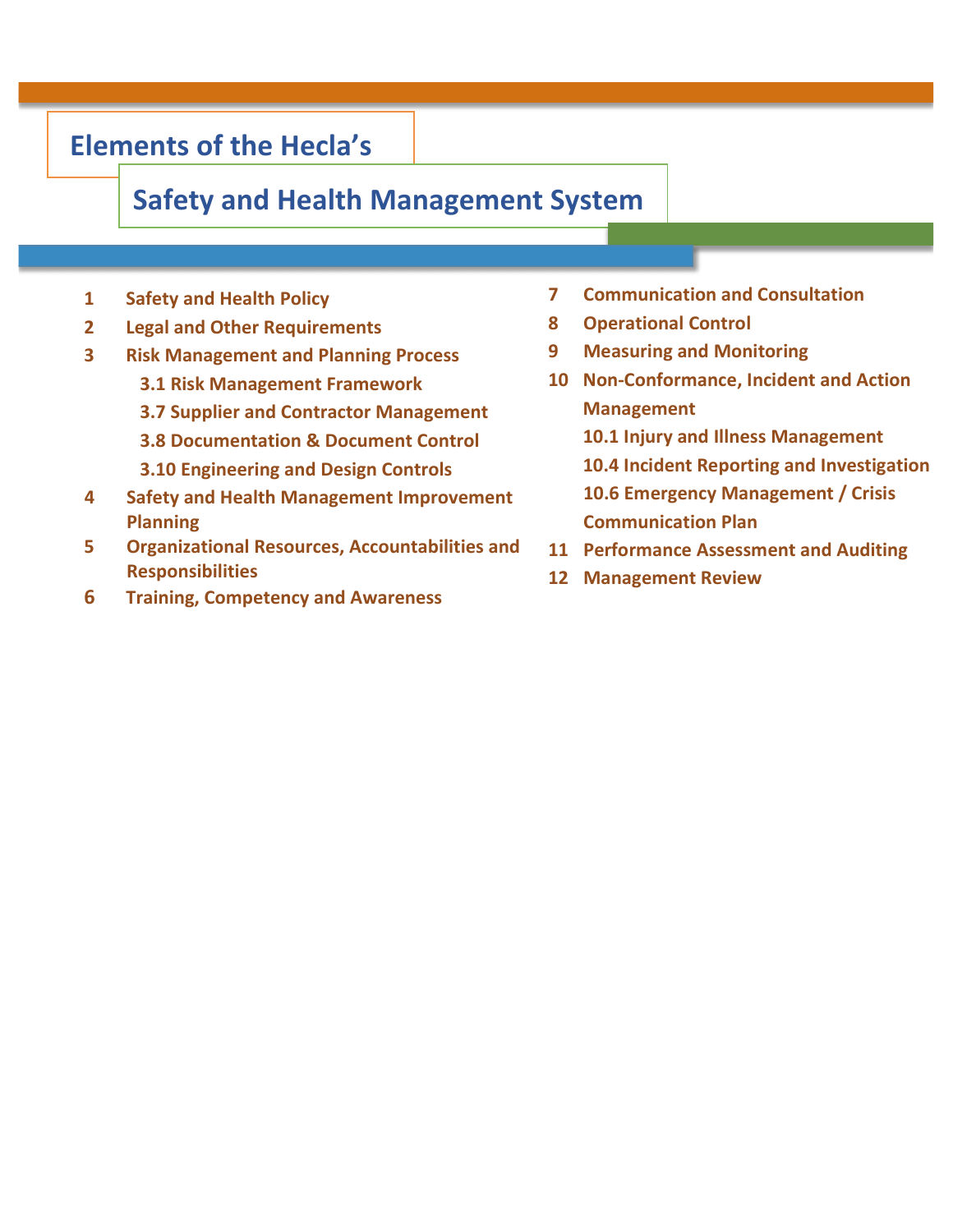## HECLA SAFETY & HEALTH SYSTEM

METHODOLOGY



This diagram shows how the elements of the Hecla Safety and Health Management System work together to ensure high performance and facilitate continuous improvement. The elements are consistent with best practices in the field. They are designed to provide consistency in direction across the company in terms of specifying requirements and responsibilities, but are not intended to be prescriptive.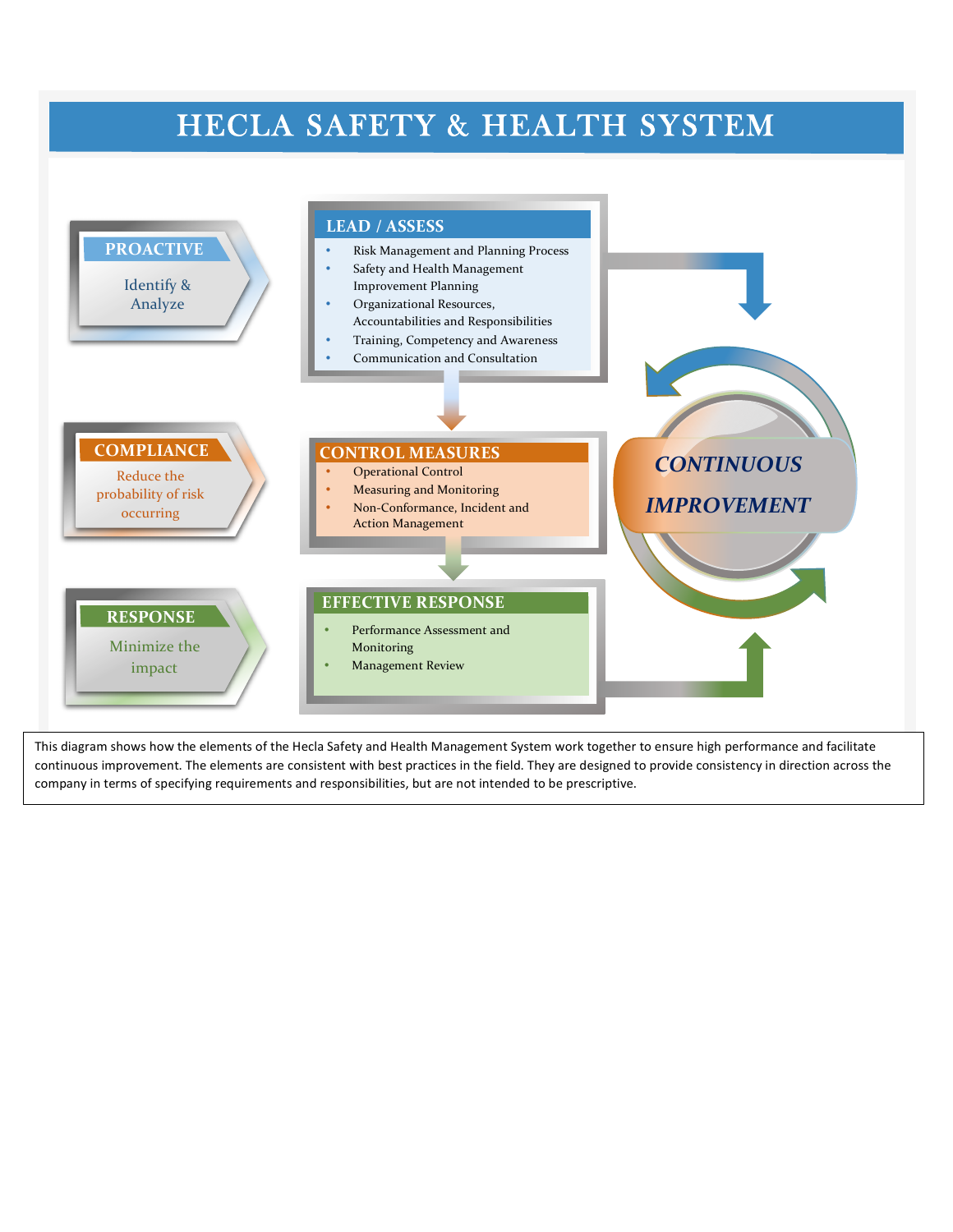# **1.0 Safety and Health Policy**

At Hecla, safety and health is the basic value that underlines everything we do. We only achieve success if all our employees, contractors, and visitors return from our properties safe and healthy.

We will:

- Continually work to identify hazards and mitigate risks at our properties to the lowest possible levels in order to achieve zero occupational injuries and illnesses;
- Take a proactive approach toward creating a safe work environment for all employees;
- Be accountable for promoting continued safety and health education and training for all employees;
- Create, maintain, and assign responsibility for the safety and health management system;
- Review the safety and health management system to identify potential areas of improvement; and
- Ensure a thorough evaluation of all incidents.

All employees and contractors should be familiar and follow Hecla's Safety and Health Guidelines. In terms of safety, everyone has to lead at least one person, themselves. Adherence to safety and health practices and standards is a condition of employment or contractor continuance.

This policy and the safety and health management system manifests the core value that Hecla has for safety and provides guidelines for responsibility, accountability, training, communication, resources, engineering design, performance measurement, and sustainable development.

## 2.0 Legal and Other Requirements

Regulatory and permitting requirements will take precedence over Hecla's standards, except in those cases where the Hecla policies, standards, procedures, commitments or codes of practices are more stringent. 

Hecla will communicate with and oversee contractors; these contractors should understand the relevant requirements and have an approved plan that addresses these requirements.

A system shall record all applicable legal and other requirements on a register and record all nonconformance and non-compliance issues identified and monitor remedial action plans through to completion.

Hecla takes regulatory requirements very seriously and with the upmost amount of care possible. An extreme amount of effort is put in to ensure that all requirements are being met and that no issues are going unnoticed.

Effective use of risk assessment tools applies at all levels of the organization, whether it's an enterprisewide risk assessment, formal risk assessment at the overall site level, or a field level risk assessment for a specific task. Hecla strives to instill the risk assessment approach across the organization as part of the safety culture.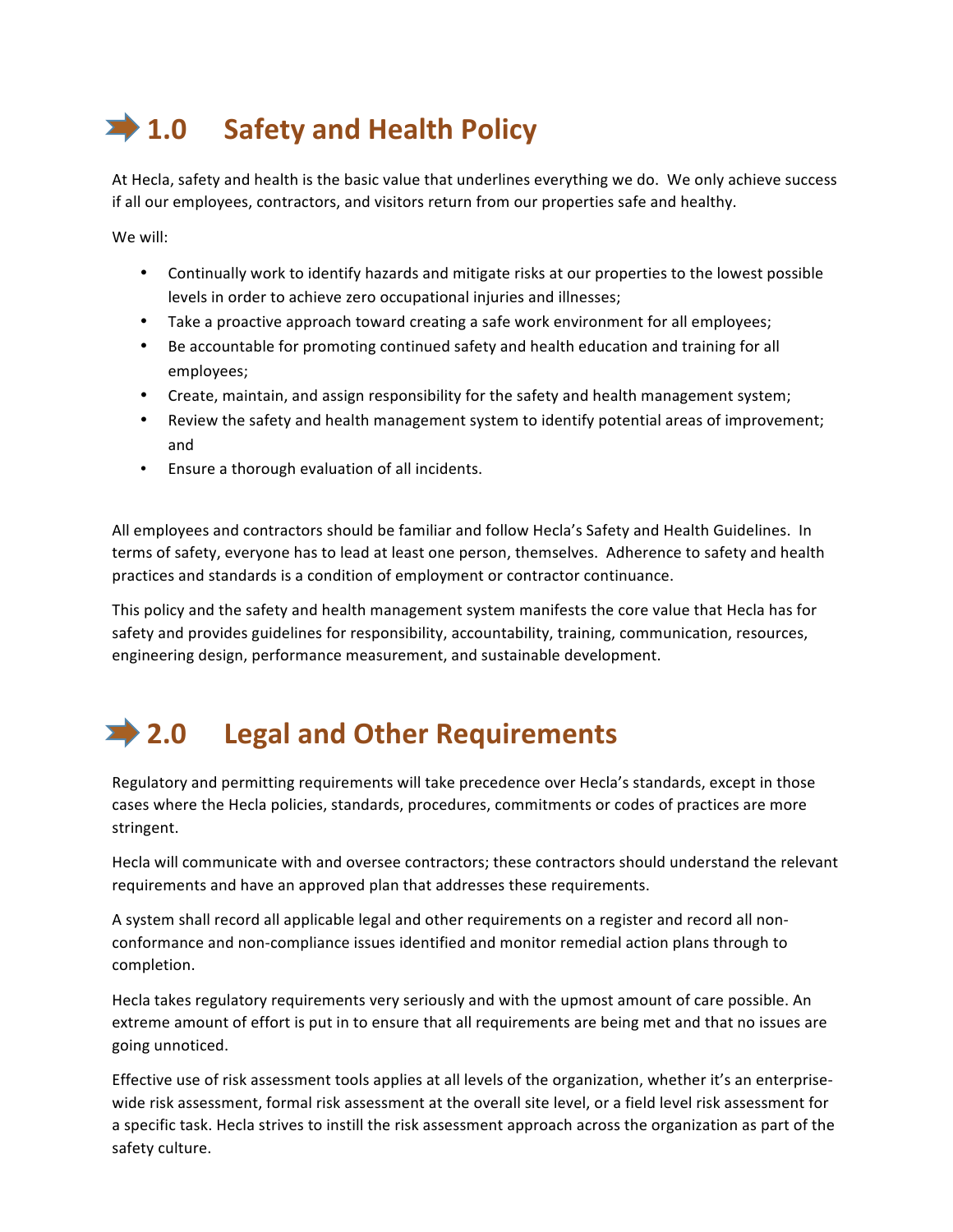As part of its responsible mining philosophy, Hecla believes that sound safety and occupational health management practices are in the best interests of its business, employees, shareholders, and the communities in which it operates. Hecla is committed to compliance with all permits, laws, rules and regulations, and Hecla honors its agreements with communities. Poor performance in these areas increases risk, increases cost in the long term, and can jeopardize a company's license to operate.

## **3.0 Risk Management and Planning Process**

All Hecla and contractor personnel shall continually strive to systematically identify and assess all risks associated with work activities. This shall be achieved and maintained through the development and use of safety and health hazard/risk registers, site inspections, audits, Take 5's, job hazard analysis (JHAs), standard operating procedures (SOPs), standard work procedures (SWPs), and incident investigations. The overarching Hecla process for hazard identification and risk management is detailed in the *Hecla Tiered Risk Assessment Methodology.* 

The risk management process should seek to protect:

- Safety and health of employees and contractors; and
- Plant, equipment, and property

The risk management process relies on individuals with adequate knowledge and experience in conducting the appropriate level of risk assessment and the tasks to be assessed.

The Risk Assessment Matrix depicted in Figure One below will be applied for all pre-task and qualitative risk assessments.

|                    | Consequence |            |             |           |                  |
|--------------------|-------------|------------|-------------|-----------|------------------|
| Likelihood         | 1 - Minor   | 2 - Medium | 3 - Serious | 4 - Major | 5 - Catastrophic |
| A - Almost Certain | Moderate    | High       | Critical    | Critical  | Critical         |
| <b>B-Likely</b>    | Moderate    | High       | High        | Critical  | Critical         |
| C - Possible       | Low         | Moderate   | High        | Critical  | Critical         |
| D - Unlikely       | Low         | Low        | Moderate    | High"     | Critical         |
| E - Rare           | Low         | Low        | Moderate    | High"     | High             |

**Figure one:** Risk Assessment Matrix

Note: All risks that have a Critical risk classification from a qualitative analysis (using the risk determination matrix) must be re-evaluated using a Level 3 quantitative analysis.

"Consideration must be given to escalate all risks with a consequence of Major or Caustrophic and a classification of High to a Level 3 quantitative analysis.

#### *3.1 Risk Management Framework*

The intent of Hazard Identification and risk management is to ensure that hazards are identified, and their resulting risks to people, property, assets, and the environment are evaluated and managed.

A site risk register will be produced to catalogue high and critical risk across the mine site.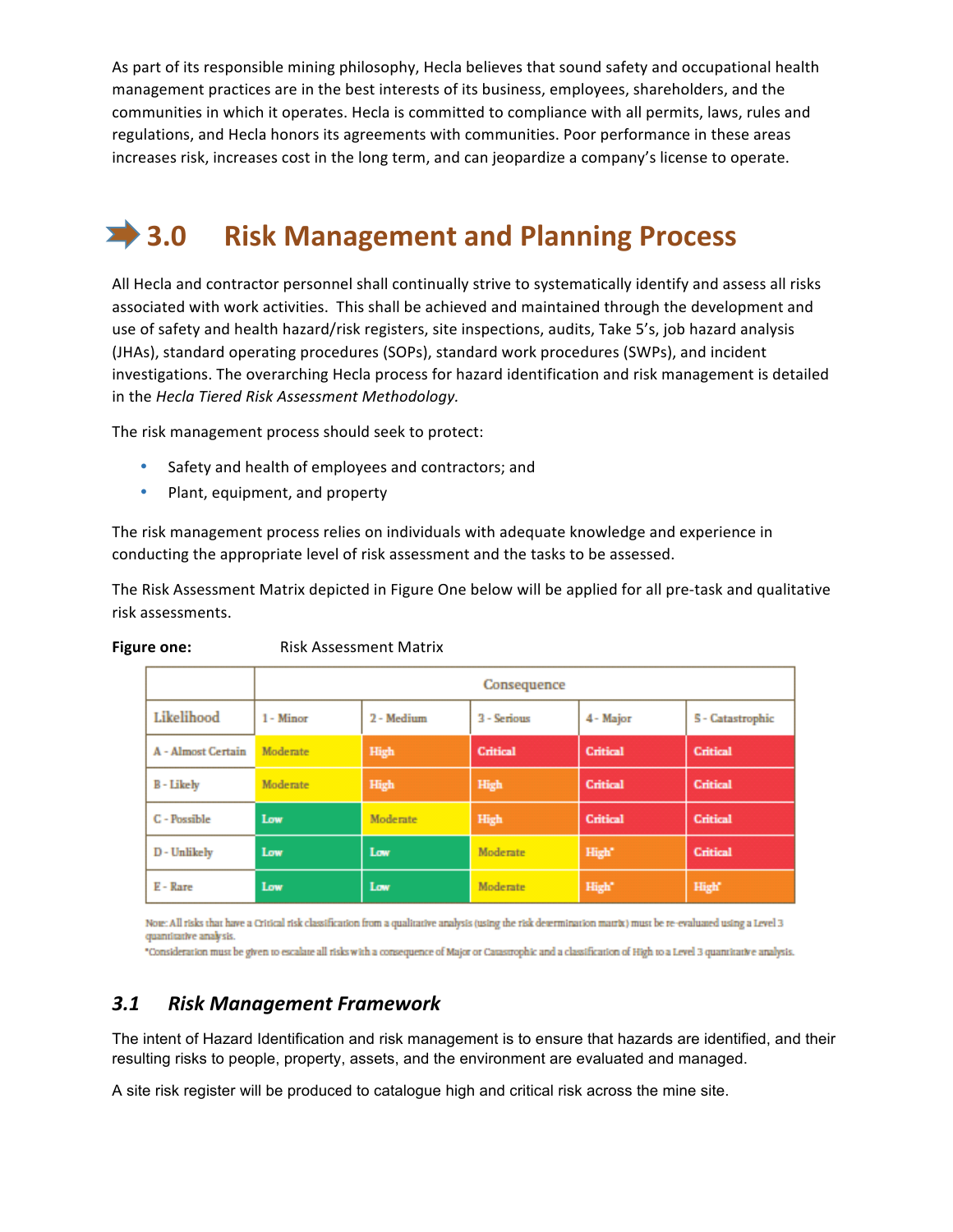A three tiered risk approach has been adopted by Hecla and is depicted in Figure Two below. Level  $1 -$ Pre-task, Level  $2 -$  Qualitative, and Level  $3 -$  Quantitative. For a sneak peek into our approach, below on the right you will find a "Take 5" Pre-Task, hazard identification card that acts as a simple and effective hazard and risk evaluation tool to be completed prior to commencing work, or when the workplace changes. Where an individual undertakes a Take 5 that identifies a hazard or risk not previously identified in a JHA or SOP, the supervisor shall be notified to ensure the existing JHA or SOP is revised and amended through the risk management mitigation process. Hazards and controls reported shall be reviewed by the supervisor and safety and health personnel. For further information or to see a more detailed breakdown of Hecla's approach, please look at our Health and Safety Management System



document (link on health and safety's main page).

A Take 5 is required:

- Always at the start of a job or task
- If something changes
- If you are assisting someone else
- If you don't feel comfortable
- If you are not focused



#### *3.8 Documentation & Document Control*

Hecla will have in place a document and records management and control system that ensures the secure and traceable flow of electronic and hard copy information which can be easily retrieved and archived. Documents shall be uniquely identified, appropriately authorized, and approved prior to use. Retention periods for all documents must be established and recorded.

#### *3.7 Supplier and Contractor Management*

There must be a process in place for the selection and management of suppliers and contractors.

Prior to contractors arriving at the property, they will be required to satisfy all Hecla contractor mobilization requirements.

Local-hire contractors are assessed in-field to determine safety and health suitability for work scope execution. Local hire contractors that do not have a sufficient safety management system are required to work under the Hecla SHMS.

Hecla shall frequently monitor the contractor's compliance with all safety and health requirements and ensure an appropriate standard of work is maintained. The contractor qualification status is subject to routine review, as measured by compliance audits.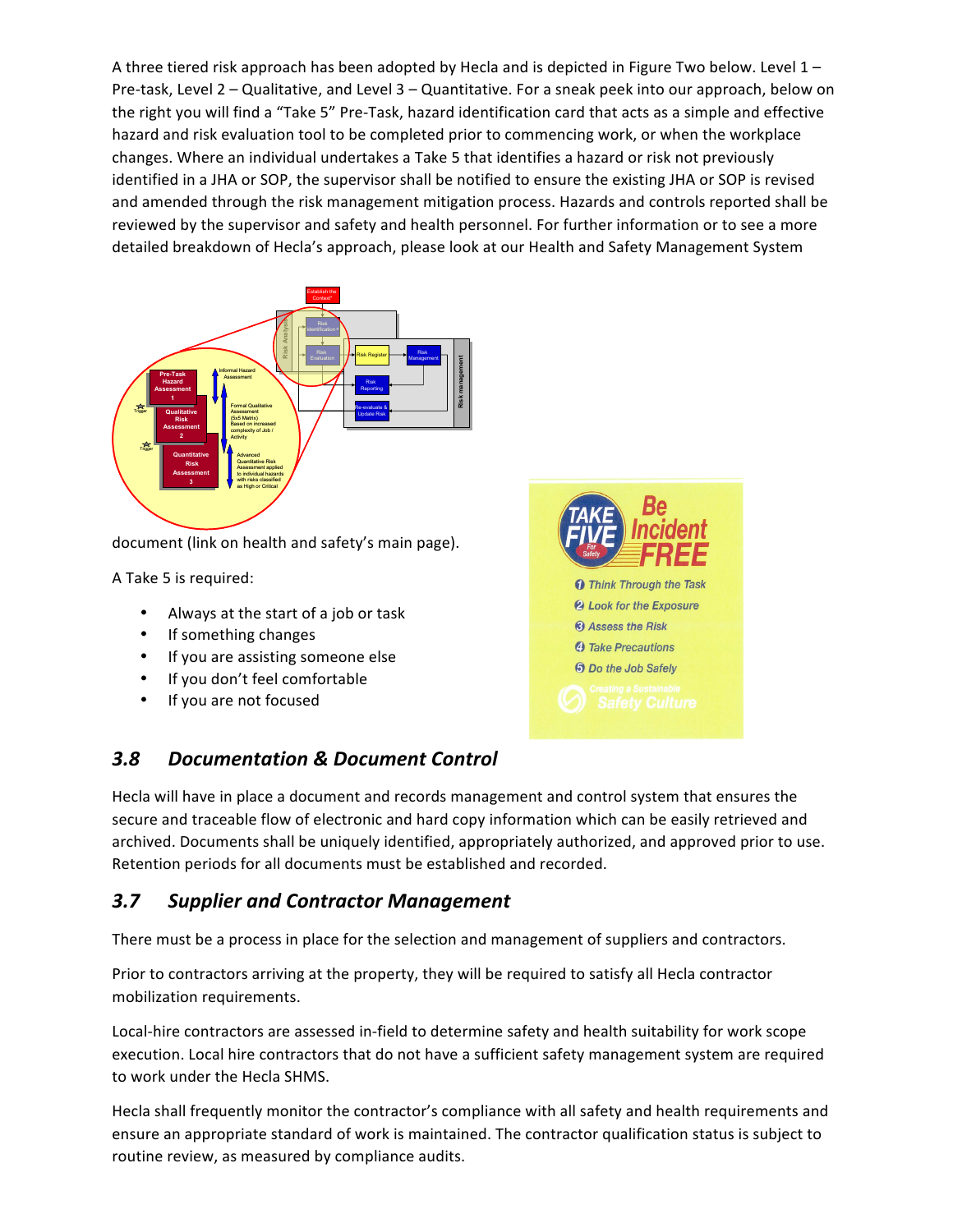There must be a process to identify and evaluate risks associated with the planned procurement of materials, equipment, services and labor.

#### *3.9 Management of Change*

The Hecla SHMS will address planned or unplanned and sudden or gradual changes through the Management of Change process (MOC).

The MOC process sets out the required protocols for control of changes in the workplace to ensure that changes do not give rise to unacceptable risk. All proposals for change should be entered onto an MOC form using the following format:

- Brief description of change;
- Change details;
- Change classification;
- Change assessment;
- Authorization;
- Implementation;
- Environmental analysis; and
- Audit change impact/results.

All MOC documents will be reviewed and signed-off in accordance with the MOC standard. A tiered approach with approvals commensurate with the changed is recommended in the standard.

Examples where the MOC process should be applied, but are not limited to:

- Plant and equipment;
- Design and construction;
- Engineered mine planning and the ground control management plan;
- Layout of mine, plant or facilities;
- Operating procedures (new or revised process, work method); and
- Standards.

Hecla personnel are to be trained in the MOC process to enable them to identify situations where Management of Change is necessary and to adequately follow and fulfill the requirements of the process.

#### *3.10 Engineering and Design Controls*

Systems shall be maintained for the management of projects and the design of facilities, plants, equipment, and processes.

Design and engineering shall be performed in accordance with relevant Hecla engineering practices and with local and federal codes and regulations.

Relevant studies shall be conducted in order to eliminate hazards where possible and to reduce risk to "as low as reasonably practicable."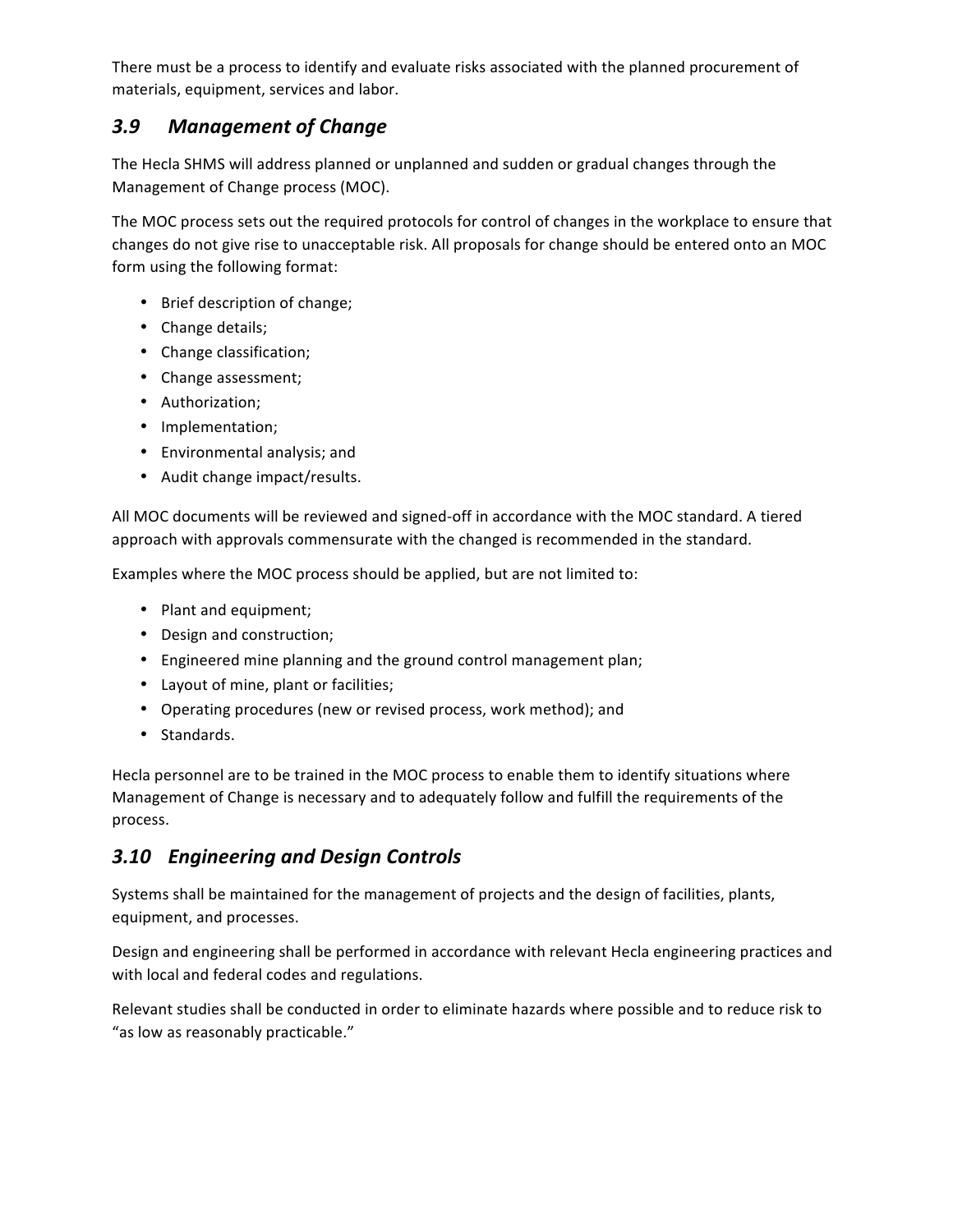# **→ 4.0** Safety and Health Management Improvement **Planning**

Objectives and targets must be established for the management of safety and health (SH) performance and annual SH improvement plans developed.

All employees will continuously improve their effectiveness by accepting their individual levels of responsibility within the company and in making the workplace a safe environment. Documented annual personal or team-based SH improvement plans shall be developed.

Establish a formal process to reinforce and recognize employee SH performance, involvement in proactive activities, and reinforcing safe behaviors.

By focusing on continually improving our safety and health management system Hecla is taking steps toward a safer and healthier tomorrow. Our employees are valued and we do everything we can to improve their quality of life by implementing and improving our systems and processes.

## $\rightarrow$  **5.0 Crganizational Resources, Accountabilities and**

### **Responsibilities**

All personnel, including contractors and visitors to site, have a duty to work in accordance with the Hecla SHMS.

All personnel shall comply with relevant statutory requirements and with Hecla requirements; all personnel shall ensure that no work is undertaken if it is considered unsafe to do so. In instances where there is immediate or impending danger, it is the responsibility of the person who identified the situation to take immediate and practical action, without endangering themselves or others.

Management committee(s) comprising of various organizational levels and work areas must be established to support the management of SH performance.

A specific management representative must be appointed to ensure the implementation of the SH management system.

All roles with SH accountability and responsibilities must be documented in role descriptions and identify positive reinforcements and negative consequences specific to each role.

All Hecla personnel shall strive to achieve best practice in safety and health, and assist in the control of incidents, injuries and loss. Duties include, but are not limited to:

- Complying with all necessary requirements put in place to prevent incidents, injuries or losses;
- Ensuring the safety and health of themselves and others in the workplace by being responsible for their actions and taking due care while performing their work;
- Identifying, eliminating, and reporting hazards as soon as practicable;
- Reporting incidents and accidents as soon as practicable;
- Disclosing all information regarding incidents and cooperating in incident investigations;
- Assisting in the resolution of health and safety matters in a positive and timely manner;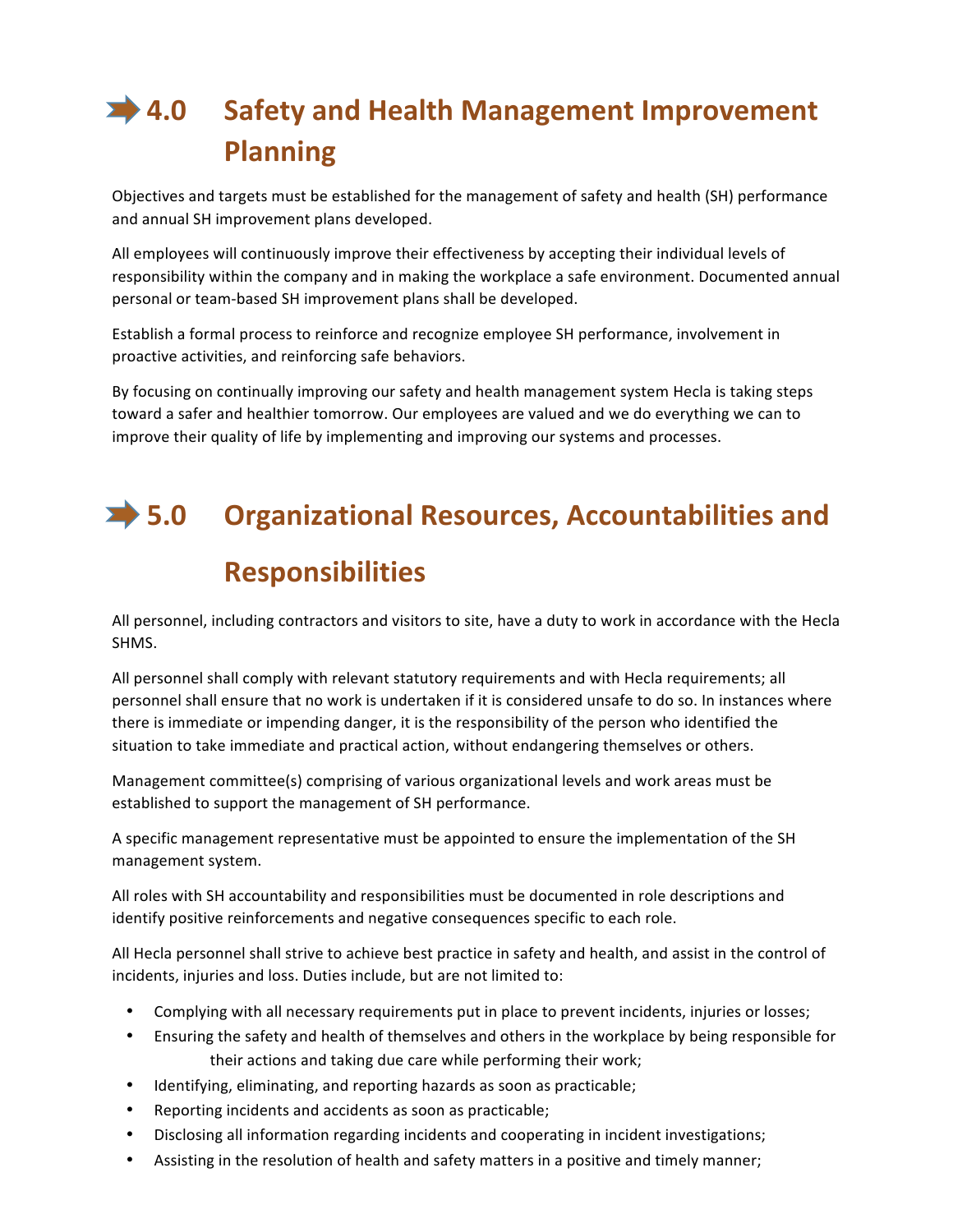- Using and maintaining PPE;
- Providing suggestions for improving work processes;
- Assisting Management by supporting change to achieve desired targets;

At Hecla, every employee is responsible, in some way, for their safety, as well as those around them. If a task is deemed hazardous and the proper actions are taken to allow an employee to continue working on that task, not only is the safety of that one employee improved, but the safety of any future employee performing that task will also be improved. Safety isn't necessarily easy, but we hold it to an incredible standard here at Hecla because it's important; we know our employees think so too.

## **<del>■ 6.0</del> Training, Competency and Awareness**

Hecla is responsible for providing workers with a safe and healthy work environment and for ensuring they have the skills and knowledge, including knowledge of applicable legislation, to work in a safe and reliable way. This means providing opportunities for learning, as well as reinforcing and monitoring the application of learned skills and knowledge on the job.

Hecla will ensure all personnel have relevant and current qualifications, training and competencies for the work they are required to perform. The Hecla SHMS process Training and Orientation below reflects the training matrix minimum requirements, as depicted in Table One below:

| <b>WORK/EXPOSURE</b><br><b>GROUP</b> | <b>TRAINING COURSE TITLE</b>                                    |  |  |
|--------------------------------------|-----------------------------------------------------------------|--|--|
|                                      | <b>MSHA or Required Governmental Training</b>                   |  |  |
| All Operating Employees              | Risk Assessment Training Level 1                                |  |  |
|                                      | <b>Site Orientation</b>                                         |  |  |
|                                      | <b>Task Training</b>                                            |  |  |
|                                      | <b>First Aid</b>                                                |  |  |
|                                      | <b>Fitness for Work Training</b>                                |  |  |
| Managers, Superintendents,           | MSHA or required Governmental Training                          |  |  |
| General Foremen                      | Risk Assessment Training Level 1 & 2                            |  |  |
|                                      | Safety and Health Leadership Training                           |  |  |
|                                      | Safety and Health Personal Development Training                 |  |  |
|                                      | <b>Site Orientation</b>                                         |  |  |
|                                      | First Aid                                                       |  |  |
|                                      | <b>Fitness for Work Training</b>                                |  |  |
|                                      | MSHA or required Governmental Training                          |  |  |
| Safety and Health Professionals      | Risk Assessment Training Level 1 & 2                            |  |  |
|                                      | Safety and Health Leadership Training                           |  |  |
|                                      | Safety and Health Personal Development Training                 |  |  |
|                                      | <b>Site Orientation</b>                                         |  |  |
|                                      | First Aid                                                       |  |  |
|                                      | <b>Fitness for Work Training</b>                                |  |  |
| Foremen/Supervisors (Shifter)        | Safety and Health Leadership Training                           |  |  |
|                                      | Safety and Health Personal Development Training                 |  |  |
|                                      | MSHA or required Governmental Training Risk Assessment Training |  |  |
|                                      | Level 1 & 2                                                     |  |  |
|                                      | Site Orientation                                                |  |  |

**Table One:** Minimum Training Requirements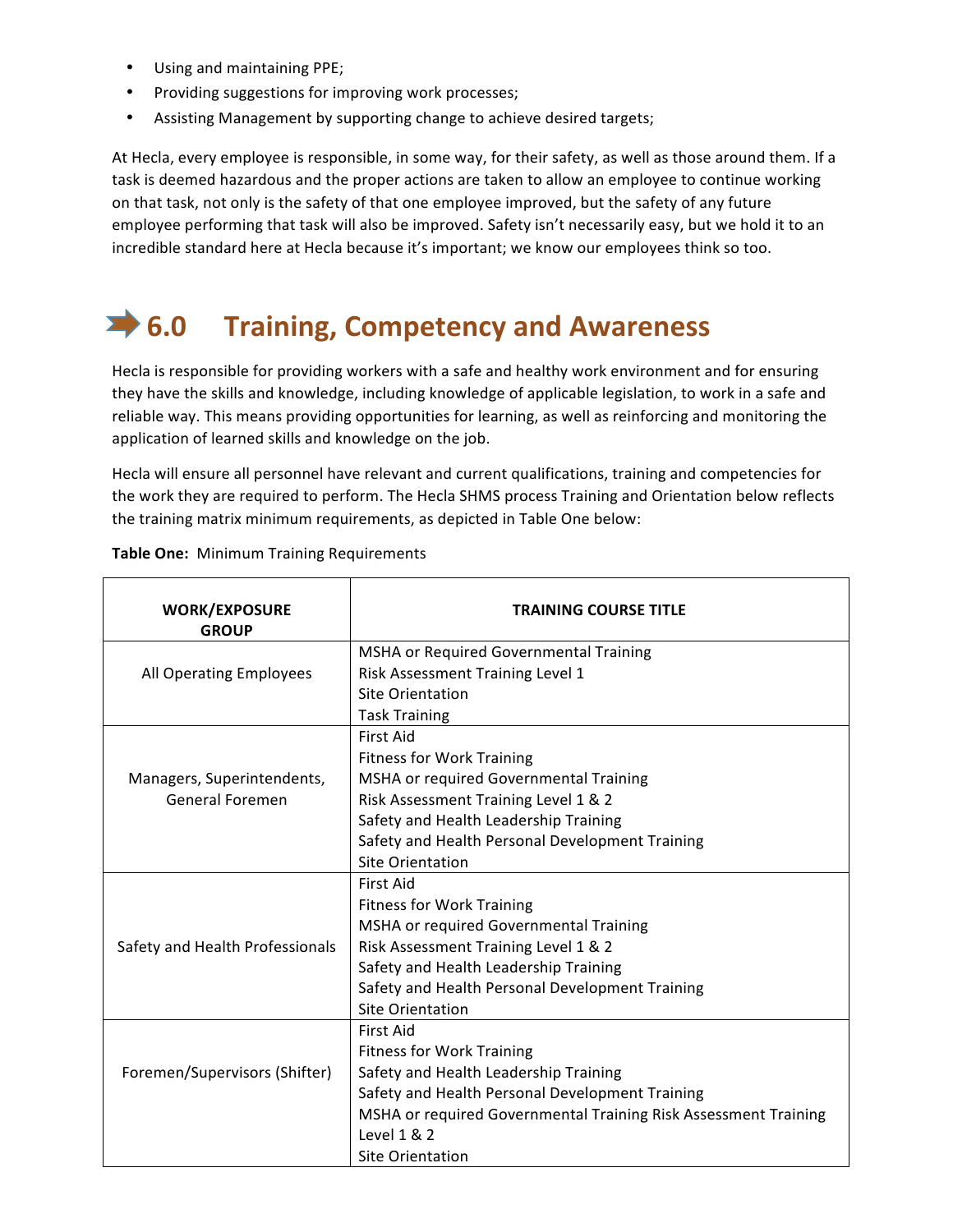With the proper training and awareness our employees are equipped with the tools necessary to help themselves be safe and healthy while both off site and on. We aspire to empower our employees with the proper knowledge required to make sure that any safety concerns are not only identified, but addressed and handled accordingly.

## **7.0 Communication & Consultation**

Safety lives in conversation. The more people that talk it, the more safety performance improves. One of the most important forms of communication is collaboration involving managers, miners, other workers and stakeholders in the safety decision-making and problem-solving process.

- Fostering effective two-way communication and involvement among all employees in safety and health decision making and problem solving.
- Ensuring that all relevant safety and health information is shared through open, transparent and frequent communications.

Management will actively encourage employees to raise, discuss, and resolve where possible, any issues which are related to their work area. Any safety and health issues which are unresolved shall be raised and addressed through an issue resolution process.

To extend ownership of safety and health systems and processes to all personnel, Hecla employees shall be encouraged and actively involved in the development, implementation, and review of procedures and other operational documents and processes, as appropriate.

Personnel will also be required to contribute to the successful implementation of task awareness via the Take 5 risk assessment, which will be undertaken as an inherent part of a day-to-day approach towards achieving the zero-injury target.

Effective communication can be the difference between losing an employee and saving a life. Having the proper channels in place for employees to share their thoughts or concerns is essential to maintaining a work environment that works best for those working in it. Because this environment is seen most by those not in management and supervisory roles, we find it crucial to incorporate and include our employees ideas from the ground  $up$  – to help build a specialized system and process that flows efficiently and provides many opportunities for an employee's voice to be heard.

## ■ 8.0 Operational Control

Based on the findings of the risk assessment, operational controls and procedures are designed to ensure work activities can be performed safely. Controls protect people and assets from harm. A mine, like any industrial workplace, has a host of control measures and procedures in place to eliminate or mitigate risk. A few common examples include:

- Standards that provide a framework for safe operation
- Written procedures that explain how to perform a task safely
- Inspections to identify and correct unsafe conditions
- Controls such as alarms, wheel chocks, flags on vehicles to improve visibility, berms and barriers, etc.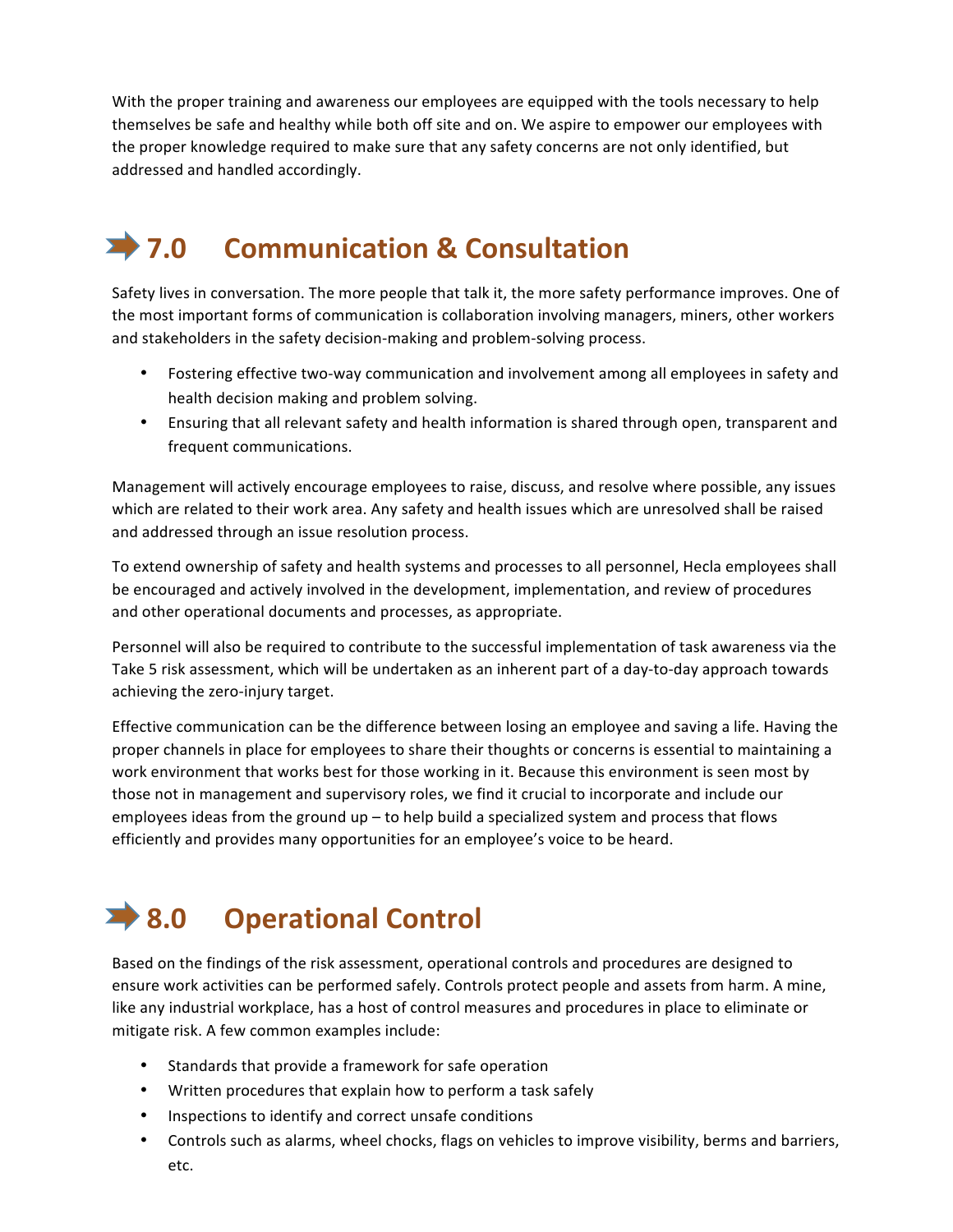- Personal protective equipment such as hard hats, safety boots, high visibility shirts, safety glasses, hazmat suits, gloves, and respirators, etc.
- Fall protection harnesses, special equipment and procedures
- Access control systems
- Lockout/tag out to identify machinery under repair that should not be used
- Isolation requirements for power supplies
- Pre-start-up inspections on mobile equipment
- Site speed limits, signage and in-vehicle mentoring systems

Rules and regulations are implemented and enforced with one thing in mind – keeping our employees safe while they work. Within the SHMS there are guidelines for the appropriate actions to be taken to perform various tasks and procedures. From setting up scaffolding to driving a vehicle, we do our best to inform our employees of the DO's and most importantly of the DON'T's of the job. This means it's crucial, though, to regularly measure and observe the rules and regulations implemented to ensure they are utilizing the most advanced, modern techniques available to us in order to be as proactive as possible in concern to safety.

### **■ 9.0 Measuring and Monitoring**

Hecla has in place a process for regularly measuring and monitoring the site SHMS and compliance standards for compliance. Periodically, Hecla reviews and updates the corporate Safety and Health policy, management system, standards, guidelines, and processes to ensure they continue to reflect sound practices and meet the company's high standards.

Health risks and their assessment are based on specific hazard types and are not task based. Health exposures are then characterized into exposure risks based on Similar Exposure Groups (SEGs), those being employee groups that undertake similar tasks and are inherently exposed to the same health hazards.

Identified occupational hygiene hazards, and especially those that may exceed Hecla Action Levels and Statutory Occupational Exposure Limits (OELs), must be assessed. Identified health hazards shall be documented in the workplace health risk register in accordance with Hecla requirements, where risks are ranked for their inherent and residual risks (after controls are in place). Health hazards that require consideration include noise, dust, metals, chemicals, stressors, manual handling/ ergonomics; and naturally occurring asbestos.

Where a possible increased health risk is identified through the project workplace health monitoring and assessment program, Hecla personnel will participate in a medical surveillance program.

As we stated before there must be a system in place to ensure the successfulness of the other processes; checks and balances. So when, for instance, an area is rather noisy, it needs to be measured and found within compliance with regulatory standards. If that system were to be found out of compliance then the appropriate measure(s) need to be taken to once again ensure our employees are working in a healthy, safe environment. Again, by successfully measuring and monitoring our surroundings Hecla can be as proactive as possible about keeping our most valued asset, our employees, safe and secure.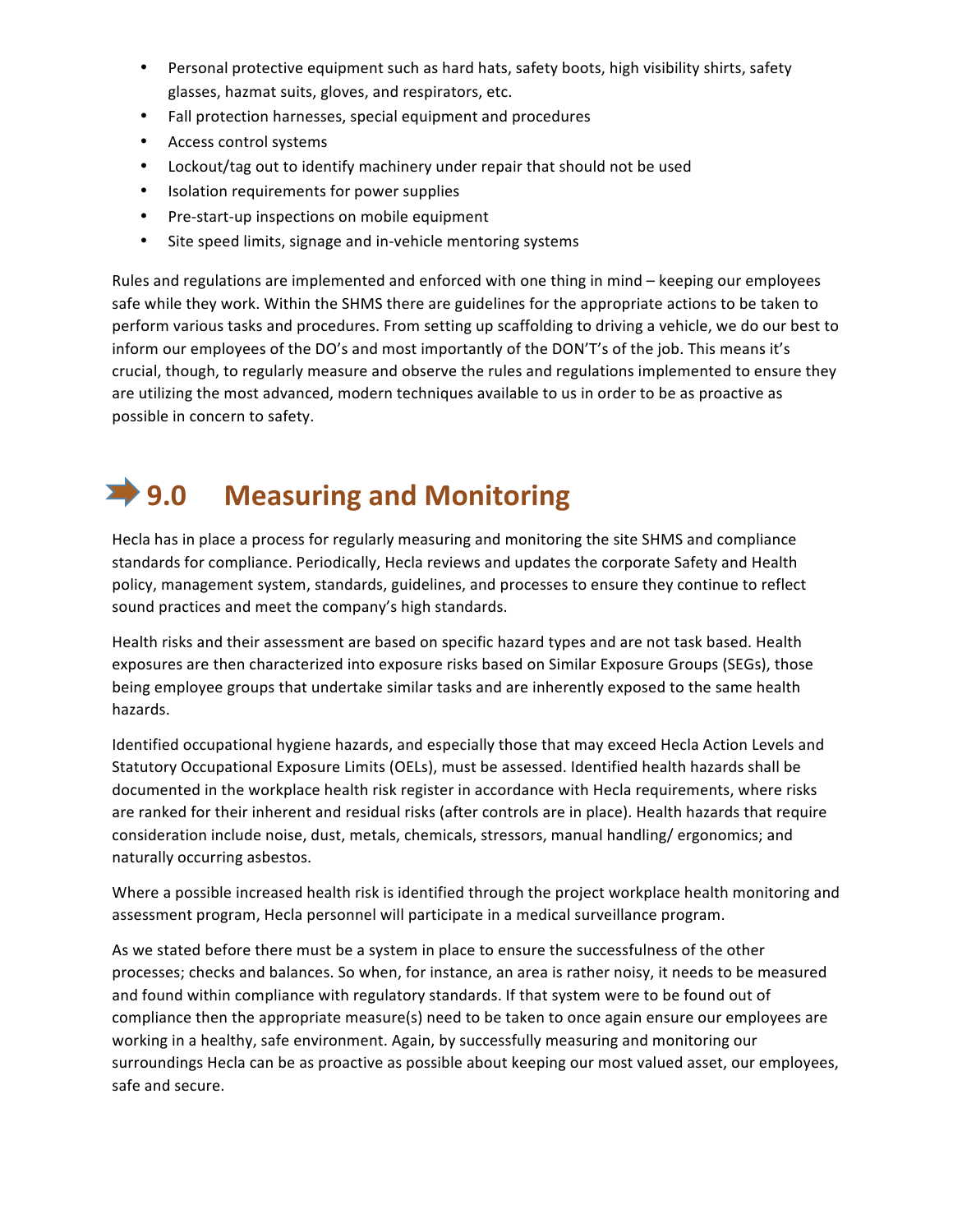# **10.0 Non-Conformance, Incident and Action Management**

#### *10.1 Injury and Illness Management*

Hecla shall ensure that injured personnel have appropriate medical management from the time the injury occurs to the time the employee returns to work.

The Injury Management System will:

- Nominate a person to implement and manage the Injury Management System;
- Monitor the management of injuries and the implementation of a safe return to work program in collaboration with Hecla management and medical practitioners (e.g., regarding diagnosis, treatment, work status, expected timeframes, progress and finalization);
- Ensure all relevant personal medical and employment information necessary to accurately classify injuries and illnesses is readily available;
- Provide documentation of normal duties including physical requirements and conditions;
- Provide return-to-work plans, as required for injuries that involve restricted duties;
- Ensure documentation of case notes/progress recording; and
- Develop a process for the finalization of claims/cases.

As part of the continuous improvement process, corrective and preventative actions are to be identified, documented and implemented as appropriate.

Actions shall be identified from, but not be limited to:

- Safety and Health risk registers;
- Risk assessment activities (e.g., JHAs, Take 5s);
- Monitoring and sampling;
- Management of Change;
- Improvement suggestions;
- Inspections and audits (i.e., internal and external); and
- Incidents and investigations.

Actions are to be documented in one central register which is to remain current at all times and which includes accountabilities for action implementation, completion dates and sign off.

#### *10.4 Incident Reporting and Investigation*

All Hecla personnel shall be instructed in the incident reporting process and be trained to the appropriate level of incident investigation as required by their role description.

At a minimum, the following incidents must be reported and investigated:

- Incident resulting in a first-aid treatment to any person;
- Incident resulting in any person having to seek medical treatment;
- Illness reputedly attributable to the workplace;
- Incident which has or could have resulted in damage to property and/or the environment; and
- Incident that had the potential to result in any of the above (e.g., near miss).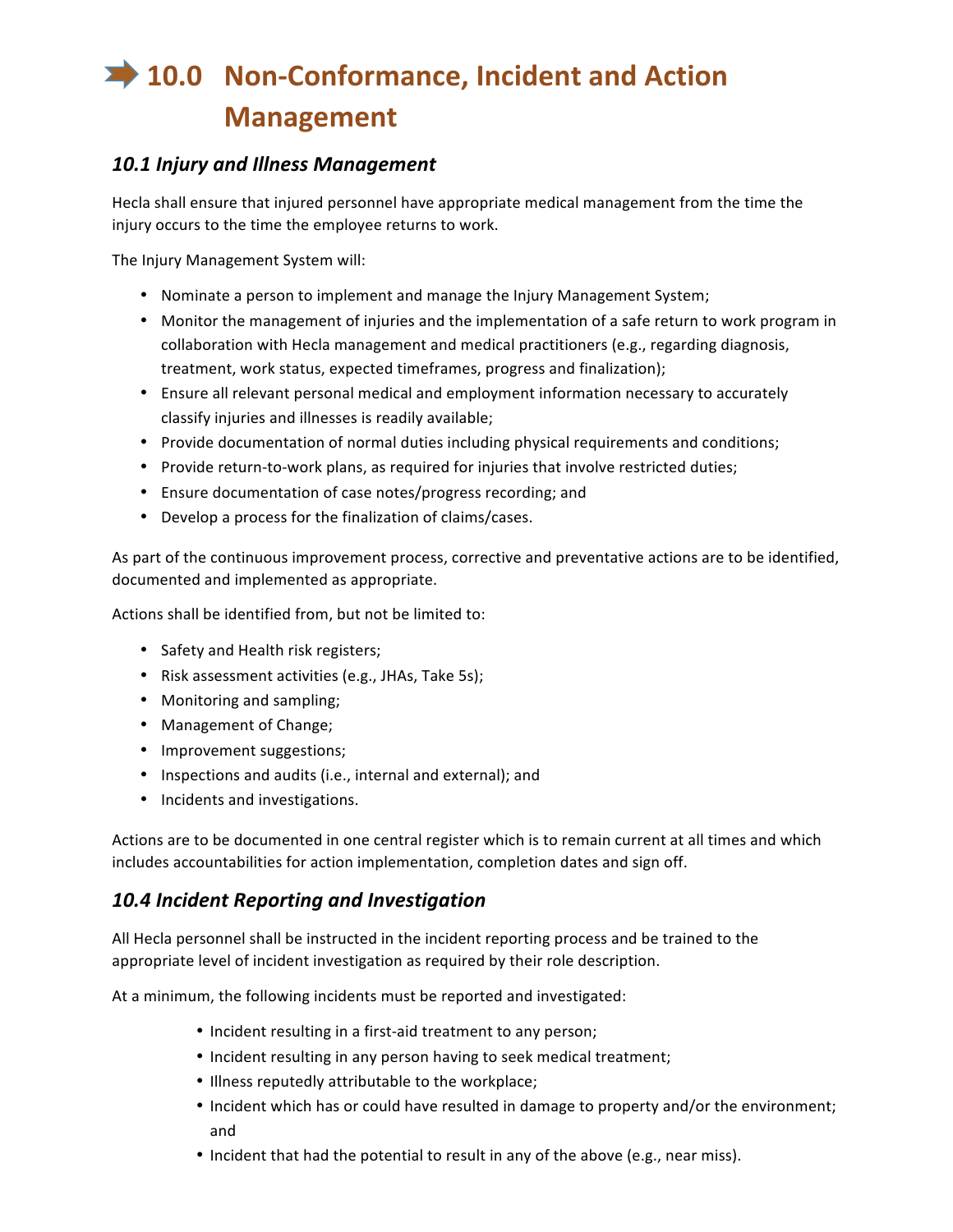Any incident involving medical treatment shall be managed through the Injury Management System in accordance with statutory requirements. All reports of incidents resulting in personal injury or occupational illness will be submitted for inclusion in the monthly performance statistics for injury and illness.

#### *10.6 Emergency Management / Crisis Communication Plan*

Each mine will develop and maintain written, site-specific emergency response and crisis communication plan. All personnel shall ensure that they are familiar and comply with the requirements detailed in this plan.

The plan shall include an assessment and acquisition of adequate foreseeable emergency resources, e.g., warning devices, first aid supplies, rescue equipment, and communication aids.

Emergency response drills should be conducted with sufficient frequency and intent to assure confidence in the event of a real emergency.

By learning from the past and better preparing for the future Hecla hopes to mitigate any injuries that employees might sustain from working on the job. When our injury management system is used it provides a plan of action for those who might otherwise make emotional decisions instead of rational ones. We hope to provide our employees the best resources possible to handle incidents and nonconformance in order to allow the most appropriate plan of action to be taken. Additionally, as part of this process, we keep our door open to any new ideas or thoughts on how to improve this system. By examining our past, present, and future Hecla adopts the best ideas and processes to ensure that our employee's health and safety is well maintained and protected.

# **11.0 Performance Assessment and Auditing**

Hecla assesses its safety and health performance in numerous ways to evaluate progress toward the goal of zero incidents and to establish plans for continuous improvement.

Measurement of the effectiveness of safety and health systems will be carried out through the use of monitoring techniques including audits and inspections, which will contribute to complying with legislation and requirements of this SHMS and in so doing achieving set KPIs.

Inspections and audits will take the form of, for instance, including, but not limited to:

- Daily plant and equipment pre-start checks;
- Weekly site inspections;
- Internal safety and health systems and performance compliance audits; and
- External safety and health systems and performance compliance audits.

Hecla will develop an inspection and internal auditing schedule and undertake those inspections and audits as detailed in the schedule. Line management is encouraged to participate in inspections and audits.

Where gaps are identified either through internal or external audits, these gaps will be seen as opportunities for improvement. Any actions which arise from inspections and checks need to be entered into a formal process for closure tracking.

As part of the continuous improvement process, corrective and preventative actions are to be identified, documented and implemented as appropriate.